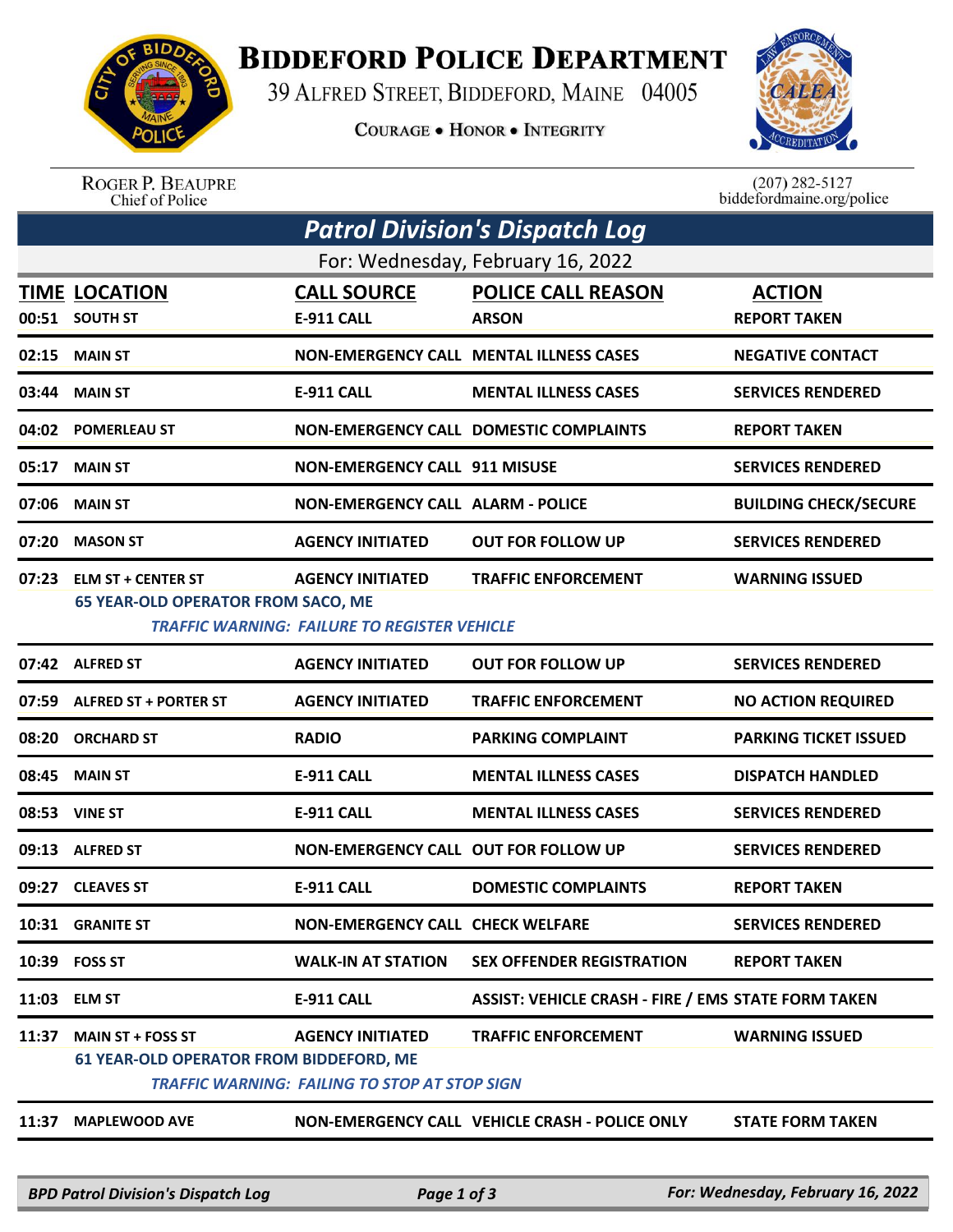|       | <b>TIME LOCATION</b><br>11:47 PEARL ST                                         | <b>CALL SOURCE</b><br><b>E-911 CALL</b>                                          | <b>POLICE CALL REASON</b><br><b>ASSIST: ARSON VEHICLE FIRE</b>                                                                                                       | <b>ACTION</b><br><b>REPORT TAKEN</b> |
|-------|--------------------------------------------------------------------------------|----------------------------------------------------------------------------------|----------------------------------------------------------------------------------------------------------------------------------------------------------------------|--------------------------------------|
|       | 11:51 ELM ST                                                                   | NON-EMERGENCY CALL SHOPLIFTING                                                   |                                                                                                                                                                      | <b>REPORT TAKEN</b>                  |
|       | 11:53 GREEN ST<br><b>CHARGE: WARRANT ARREST</b>                                | <b>RADIO</b>                                                                     | <b>WARRANT ARREST</b><br>DEFENDANT: ROMELLO K PURA-TAYLOR  AGE: 23  RESIDENT OF: BIDDEFORD, ME                                                                       | <b>ARREST(S) MADE</b>                |
|       | 12:15 ANDREWS RD                                                               | NON-EMERGENCY CALL SEARCH WARRANT                                                |                                                                                                                                                                      | <b>SERVICES RENDERED</b>             |
|       | 12:55 ALFRED ST<br><b>CHARGE: PASSING STOPPED SCHOOL BUS</b>                   | <b>WALK-IN AT STATION PAPERWORK</b>                                              | DEFENDANT: ENAS W ALSHAMI  AGE: 26  RESIDENT OF: BIDDEFORD, ME                                                                                                       | <b>SUMMONS ISSUED</b>                |
|       | 13:09 GREEN ST                                                                 | <b>WALK-IN AT STATION</b>                                                        | <b>FRAUD / SCAM</b>                                                                                                                                                  | <b>REPORT TAKEN</b>                  |
|       | 14:11 WHITEWATER DR                                                            |                                                                                  | NON-EMERGENCY CALL SEX OFFENDER REGISTRATION                                                                                                                         | <b>REPORT TAKEN</b>                  |
|       | 14:54 VINE ST                                                                  | <b>E-911 CALL</b>                                                                | <b>MENTAL ILLNESS CASES</b>                                                                                                                                          | <b>SERVICES RENDERED</b>             |
|       | <b>15:09 MAIN ST</b>                                                           | NON-EMERGENCY CALL TRESPASSING                                                   |                                                                                                                                                                      | <b>SERVICES RENDERED</b>             |
|       | 15:21 BOULDER WAY + ALFRED ST<br><b>66 YEAR-OLD OPERATOR FROM WELLS, ME</b>    | <b>AGENCY INITIATED</b>                                                          | <b>TRAFFIC ENFORCEMENT</b><br><b>TRAFFIC WARNING: USE OF HANDHELD DEVICE WHILE OPERATING MV (1ST OFFENSE)</b>                                                        | <b>WARNING ISSUED</b>                |
|       | 15:33 BIRCH ST + HILL ST<br><b>45 YEAR-OLD OPERATOR FROM BIDDEFORD, ME</b>     | <b>AGENCY INITIATED</b><br><b>TRAFFIC WARNING: SPEEDING 10-14 MPH OVER LIMIT</b> | <b>TRAFFIC ENFORCEMENT</b>                                                                                                                                           | <b>WARNING ISSUED</b>                |
|       | 15:36 SOUTH ST                                                                 | NON-EMERGENCY CALL CHECK WELFARE                                                 |                                                                                                                                                                      | <b>REPORT TAKEN</b>                  |
|       |                                                                                |                                                                                  | 15:49 POOL ST + FORTUNES ROCKS RD NON-EMERGENCY CALL VEHICLE CRASH - POLICE ONLY                                                                                     | <b>SERVICES RENDERED</b>             |
|       | 15:55 ALFRED ST                                                                | <b>WALK-IN AT STATION</b>                                                        | <b>PROTECTION FROM ABUSE SERVICE PAPERWORK SERVED</b>                                                                                                                |                                      |
|       | 16:21 SUMMER ST                                                                | <b>AGENCY INITIATED</b>                                                          | <b>PARKING COMPLAINT</b>                                                                                                                                             | <b>VEHICLE TOWED</b>                 |
| 16:39 | <b>MAIN ST</b>                                                                 | NON-EMERGENCY CALL CODES ENFORCEMENT                                             |                                                                                                                                                                      | <b>NEGATIVE CONTACT</b>              |
|       | 17:41 ALFRED ST<br>29 YEAR-OLD OPERATOR FROM SCARBOROUGH, ME                   | <b>AGENCY INITIATED</b>                                                          | <b>TRAFFIC ENFORCEMENT</b><br>TRAFFIC WARNING: FAILING TO NOTIFY STATE OF NAME AND ADDRESS CHANGE<br><b>TRAFFIC WARNING: OPERATING WITHOUT HEADLIGHTS AFTER DARK</b> | <b>WARNING ISSUED</b>                |
|       | 17:50 WEST ST                                                                  | <b>AGENCY INITIATED</b>                                                          | <b>ALL OTHER</b>                                                                                                                                                     | <b>NO ACTION REQUIRED</b>            |
|       | 17:51 ALFRED ST + ROBERTS ST<br>54 YEAR-OLD OPERATOR FROM SACO, ME             | <b>AGENCY INITIATED</b>                                                          | <b>TRAFFIC ENFORCEMENT</b><br><b>TRAFFIC WARNING: OPERATING WITHOUT HEADLIGHTS AFTER DARK</b>                                                                        | <b>WARNING ISSUED</b>                |
| 17:59 | <b>ALFRED ST + EDWARDS AVE</b><br>57 YEAR-OLD OPERATOR FROM SOUTH HAMILTON, MA | <b>AGENCY INITIATED</b>                                                          | <b>TRAFFIC ENFORCEMENT</b><br><b>TRAFFIC WARNING: OPERATING WITHOUT HEADLIGHTS AFTER DARK</b>                                                                        | <b>WARNING ISSUED</b>                |

*BPD Patrol Division's Dispatch Log Page 2 of 3 For: Wednesday, February 16, 2022*